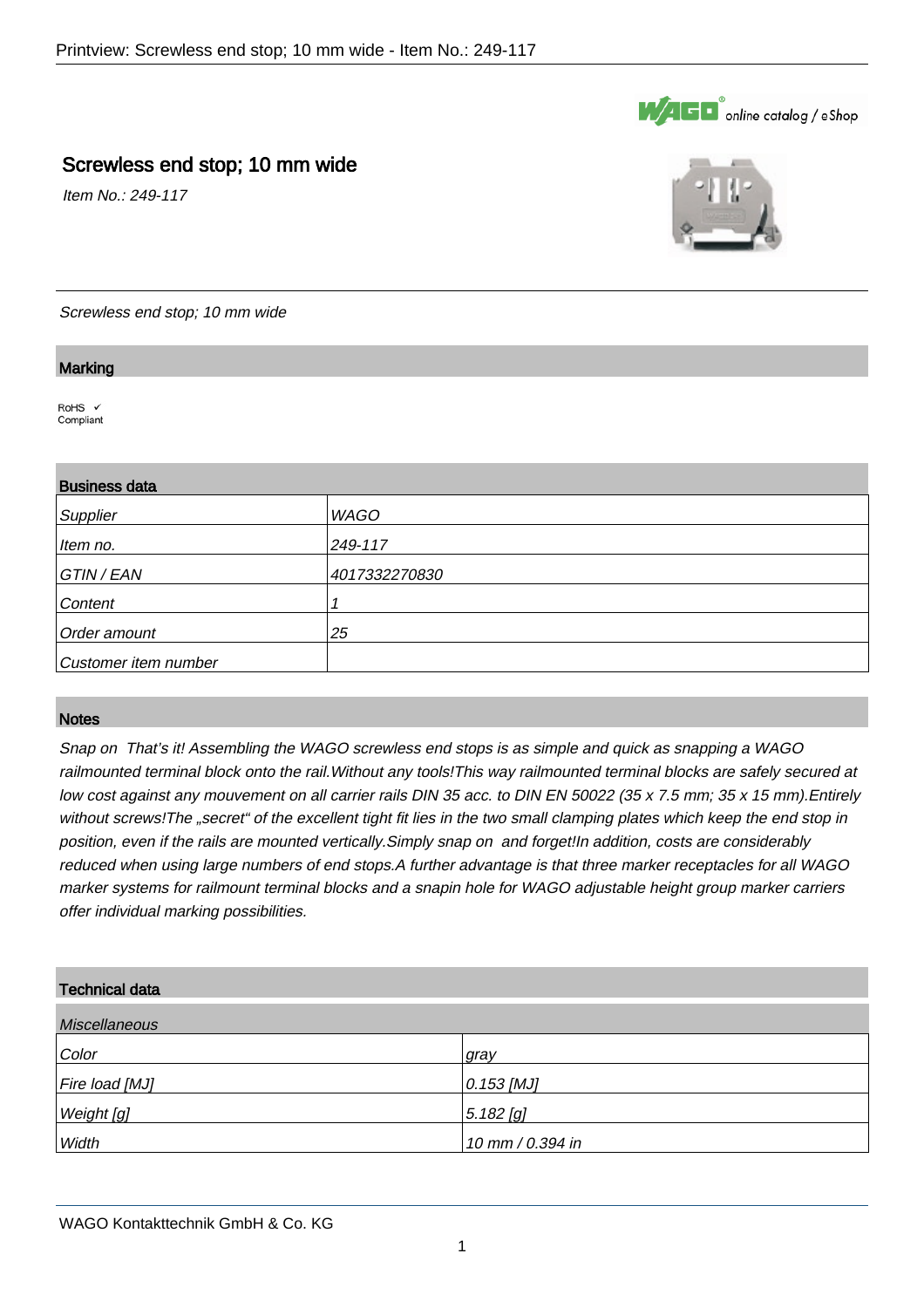| Technical data                          |                     |
|-----------------------------------------|---------------------|
| Height from upper-edge of DIN-rail [mm] | $28.2$ [mm]         |
| Height from upper-edge of DIN-rail      | $28.2$ mm / 1.11 in |
| Length                                  | 45 mm / 1.772 in    |
| Type of mounting                        | DIN 35 rail         |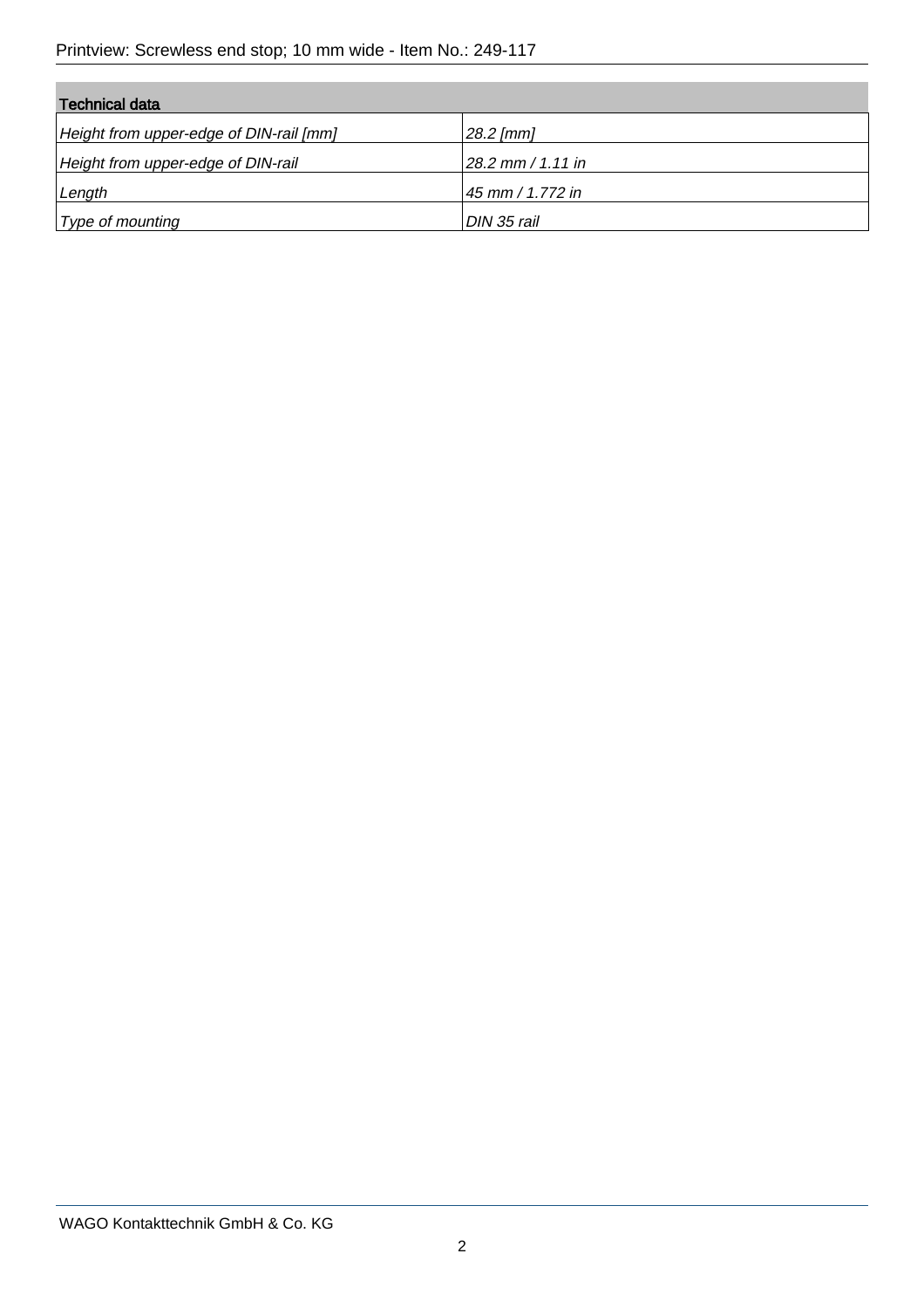## Images & drawings